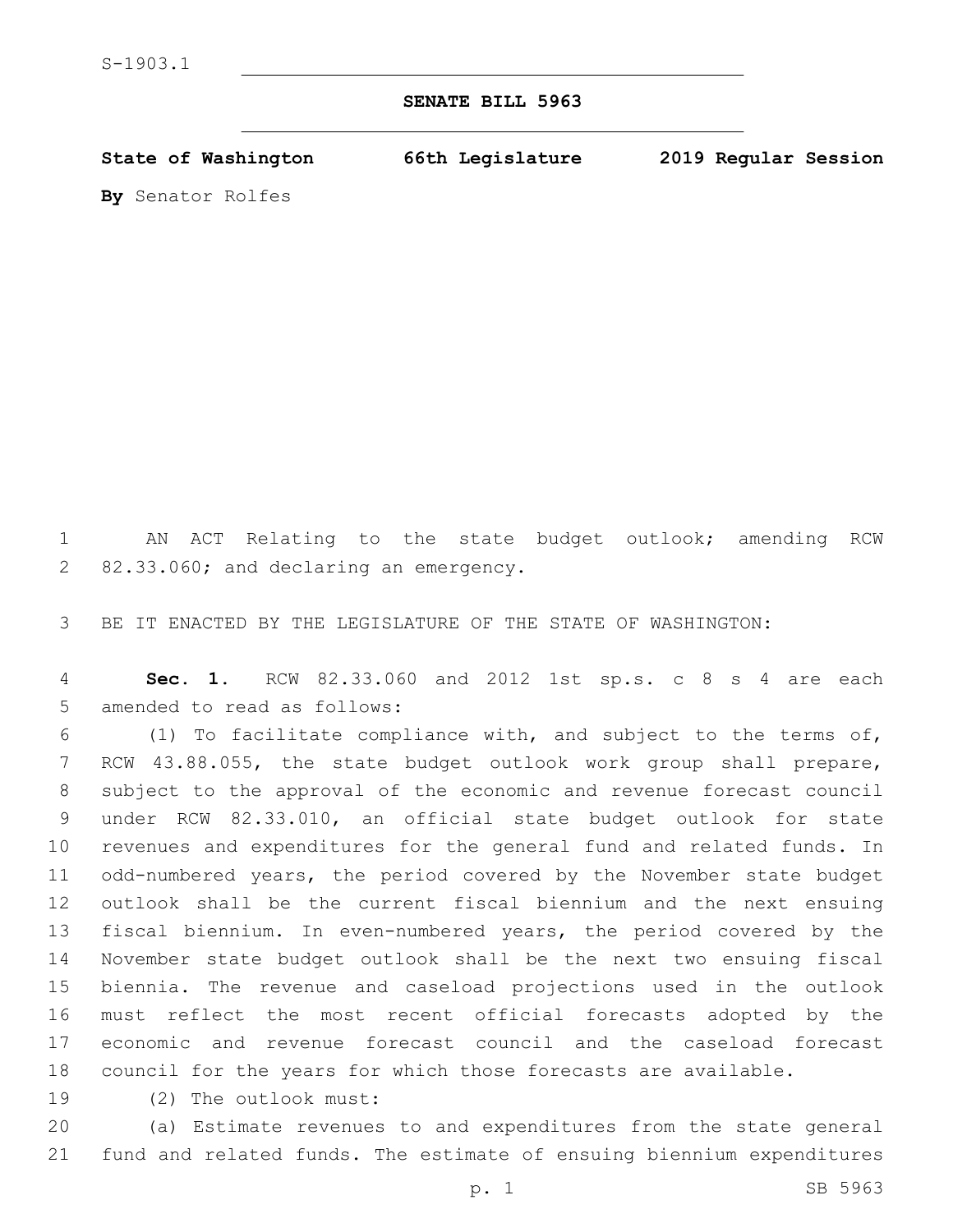must include maintenance items including, but not limited to, continuation of current programs, forecasted growth of current entitlement programs, and actions required by law, including legislation with a future implementation date. Beginning in the 2019-2021 fiscal biennium, estimates of maintenance items for the ensuing biennium expenditures must also include an inflationary increase to salaries of public employees and wages and rates for providers considered employees solely for the purposes of collective bargaining that is based on the implicit price deflator, compiled by 10 the bureau of economic analysis, United States department of 11 commerce. Estimates of ensuing biennium expenditures must exclude policy items including, but not limited to, legislation not yet enacted by the legislature, collective bargaining agreements not yet approved by the legislature, and changes to levels of funding for employee salaries and benefits unless those changes are required by statute. Estimated maintenance level expenditures must also exclude costs of court rulings issued during or within fewer than ninety days before the beginning of the current legislative session;

 (b) Address major budget and revenue drivers, including trends 20 and variability in these drivers;

 (c) Clearly state the assumptions used in the estimates of baseline and projected expenditures and any adjustments made to those 23 estimates;

 (d) Clearly state the assumptions used in the baseline revenue 25 estimates and any adjustments to those estimates; and

 (e) Include the impact of previously enacted legislation with a 27 future implementation date.

 (3) The outlook must also separately include projections based on the revenues and expenditures proposed in the governor's budget documents submitted to the legislature under RCW 43.88.030.

 (4) The economic and revenue forecast council shall submit state budget outlooks prepared under this section to the governor and the members of the committees on ways and means of the senate and house of representatives, including one copy to the staff of each of the 35 committees, as required by this section.

 (5) Each January, the state budget outlook work group shall also prepare, subject to the approval of the economic and revenue forecast council, a state budget outlook for state revenues and expenditures that reflects the governor's proposed budget document submitted to the legislature under chapter 43.88 RCW. Within thirty days following

p. 2 SB 5963